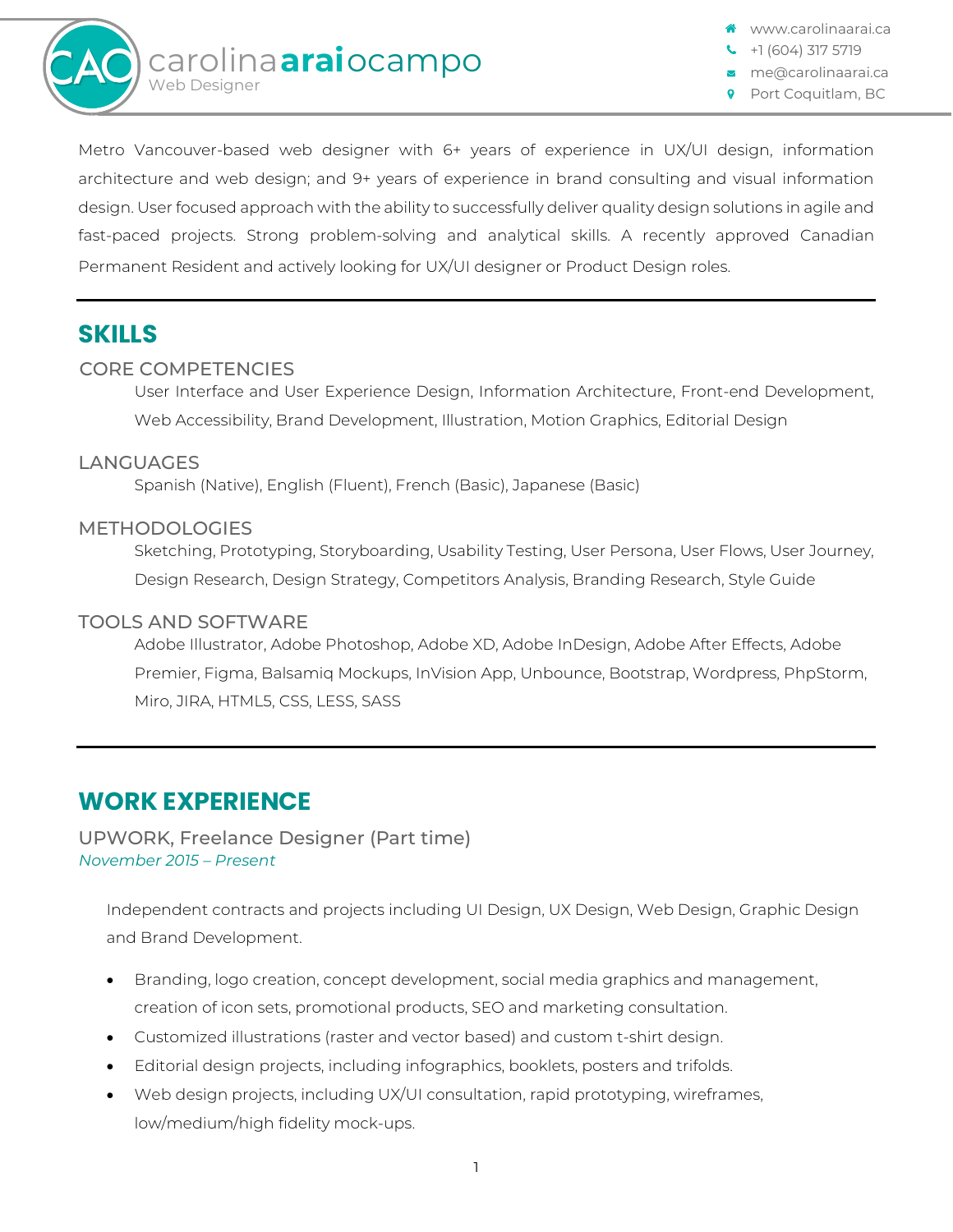### UPWORK, Freelance Designer (Part time) (Cont.)

• Product design projects, including rapid prototyping, online user testing, brand development, medium and high-fidelity mock-ups.

Skills: Graphic Design, Brand Development, Social Media, SEO, UI Design, UX Design, Web Design, and Information Architecture.

Tools: Adobe Creative Suite, Figma, Balsamiq Mockups , Miro and Invision.

### REAL ESTATE WEBMASTERS, Web Designer *October 2018 - November 2020* (2 yrs 2 mos)

- Front end customizations to client's websites.
- Rapid prototyping, wireframes and medium and high-fidelity mock-ups for clients' websites, core products and corporate website.
- Leading the implementation and documentation of the best accessibility practices for new and existing products (website templates) and clients' websites.
- Training designers, developers, quality assurance team, sales team, and customer success team on the latest accessibility practices for web (WCAG 2.0).
- Corporate website redesign. Including image editing, information architecture, wireframes, high fidelity mock-ups, front-end development, and maintenance; as well as, integrating customizations to improve the layout, flow and usability of the corporate website.
- Designing corporate marketing social media graphics, print deliverables and promotional products.

Skills: Front-end Development, UI Design, UX Design and Accessibility - WCAG 2.0.

Tools: Adobe Creative Cloud, JIRA, HTML5, LESS, SASS, Balsamiq Mockups, Invision and PhpStorm.

#### PRIZM MEDIA-RXTOME, UX/UI Designer *November 2017 - June 2018* (8 mos)

- Creating user personas and user journey; rapid prototyping and creation of medium and highfidelity mock-ups, to improve usability of the RxtoMe desktop app and RxtoMe Pharmacy Portal. Restructuring the information architecture and labeling of both products to follow a more user-centered approach.
- Defined the design standards, processes and protocols between the IT team and the marketing team. Designing corporate marketing social media graphics, print deliverables and promotional products.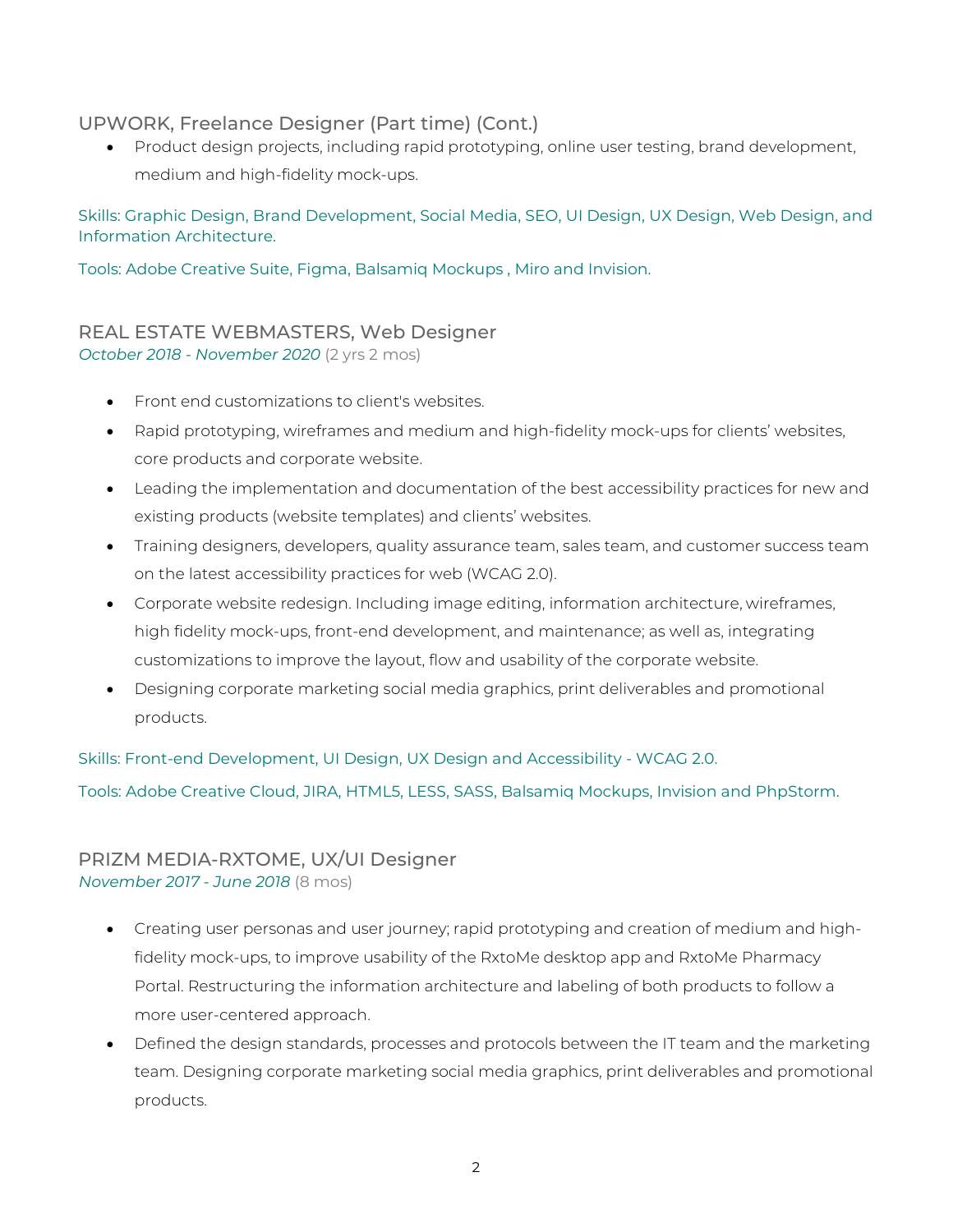### PRIZM MEDIA-RXTOME, UX/UI Designer (Cont.)

- Actively participating in discussions about UI/UX and marketing strategies with the marketing team and the development team.
- Creating graphics, icons, illustrations and motion graphics for the marketing campaigns for RxtoMe and PrizmMedia.
- Creating wireframes, user flow, sitemap and high fidelity mockups for the redesign of the corporate website, including photo manipulation.

Skills: UI Design, UX Design, Information Architecture, Motion Graphics. Brand Development and Graphic Design.

Tools: Adobe Illustrator, Photoshop, XD, Balsamiq Mockups, Invision, Wordpress and Unbounce.

CARECRU INC., UI Designer (Contract Job) *October 2017 – November 2017* (2 mos)

- Collaborating with VP of Marketing and engineers to create a clean and elegant UI while maintaining an intuitive and concise UX.
- Conceptualizing ideas into an elegant interface.
- Designing UI mockups, site flows, wireframes, and high-fidelity prototypes.
- Actively participating in discussions, and decisions regarding best UI/UX practices.

### Skills: UI Design, UX Design, Information Architecture.

Tools: Adobe Illustrator, Photoshop, XD and Invision.

TELUS, UX/UI Designer (Volunteer) *September 2017 – October 2017* (2 mos)

- Designing the interface for the Green Tracker App.
- Creating medium and high-fidelity mock-ups.
- Improving the usability of the app by creating a consistent and effective flow
- Synthesize the data for an effective user experience.

Skills: UI Design, UX Design, Information Architecture. Tools: Adobe Illustrator, Photoshop, XD and Invision.

CRC RESEARCH INC, Facility Hostess *November 2016 - September 2017* (11 mos)

- Facilitating all the resources for the moderator to be able to run the focus groups
- Greeting and assisting the respondents for an efficient participation in the research.
- Organizing the information and videos.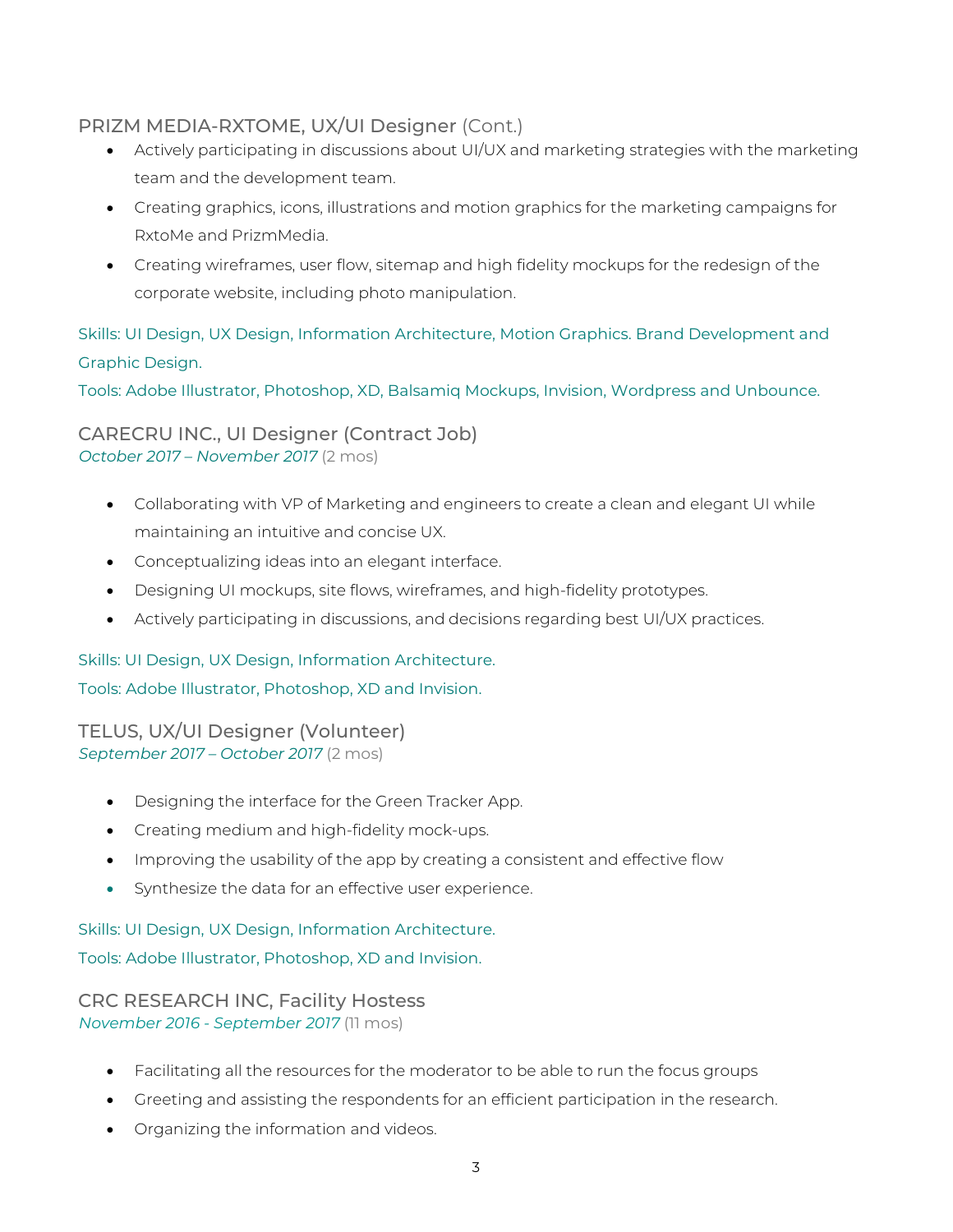### MLABS SOLUTIONS, Visual Information Designer (Part time, Contract Job) *May 2016 - June 2017* (1 yr 2 mos)

- Improved the usability and navigation of the Fresh Meal Plan website by creating medium and high-fidelity wireframes.
- Actively participating in discussions with stakeholders, regarding User Interface and User Experience of the Fresh Meal Plan website.
- Developed branding strategies and created brochures and editorial pieces for subcontractors.
- Design booklets, icon sets, brand development and social media management for subcontractors. (Foresight Financial & SAFEWRX).

Skills: Graphic Design, Colour Theory, Typography, Social Media, Editorial Design, Brand Development,

UI Design, UX Design and Information Architecture.

Tools: Adobe Illustrator, Photoshop, InDesign and Invision.

### LIBRERIAS LA LEO, Graphic Designer

*October 2014 – December 2015* (1 yr 3 mos)

- Created media graphics and banners for social media.
- Bookmark design and print deliverables for brand promotion.
- Custom illustration and typographic t-shirt design.

### Skills: Graphic Design.

Tools: Adobe Illustrator, Photoshop, and InDesign.

### SECRETARIA DE TURISMO DEL ESTADO DE OAXACA, Graphic Designer (Volunteer) *November 2013 – July 2014* (9 mos)

- Brand consulting for "Mexcalito".
- Redesign product labels, promotional and informative booklets.
- Product Photography.

### Skills: Graphic Design, Photography.

Tools: Adobe Illustrator, Photoshop, and InDesign.

### AVENIDA Q MEXICO, Digital Animator Designer (Contract Job) *September 2013 – October 2013* (9 mos)

- Digital Animation and Motion Graphics, creating short animations in 2D and 3D layers
- Digital illustrations, including character and background design

### Skills: Motion Graphics.

Tools: Adobe Illustrator, Photoshop, and After Effects.